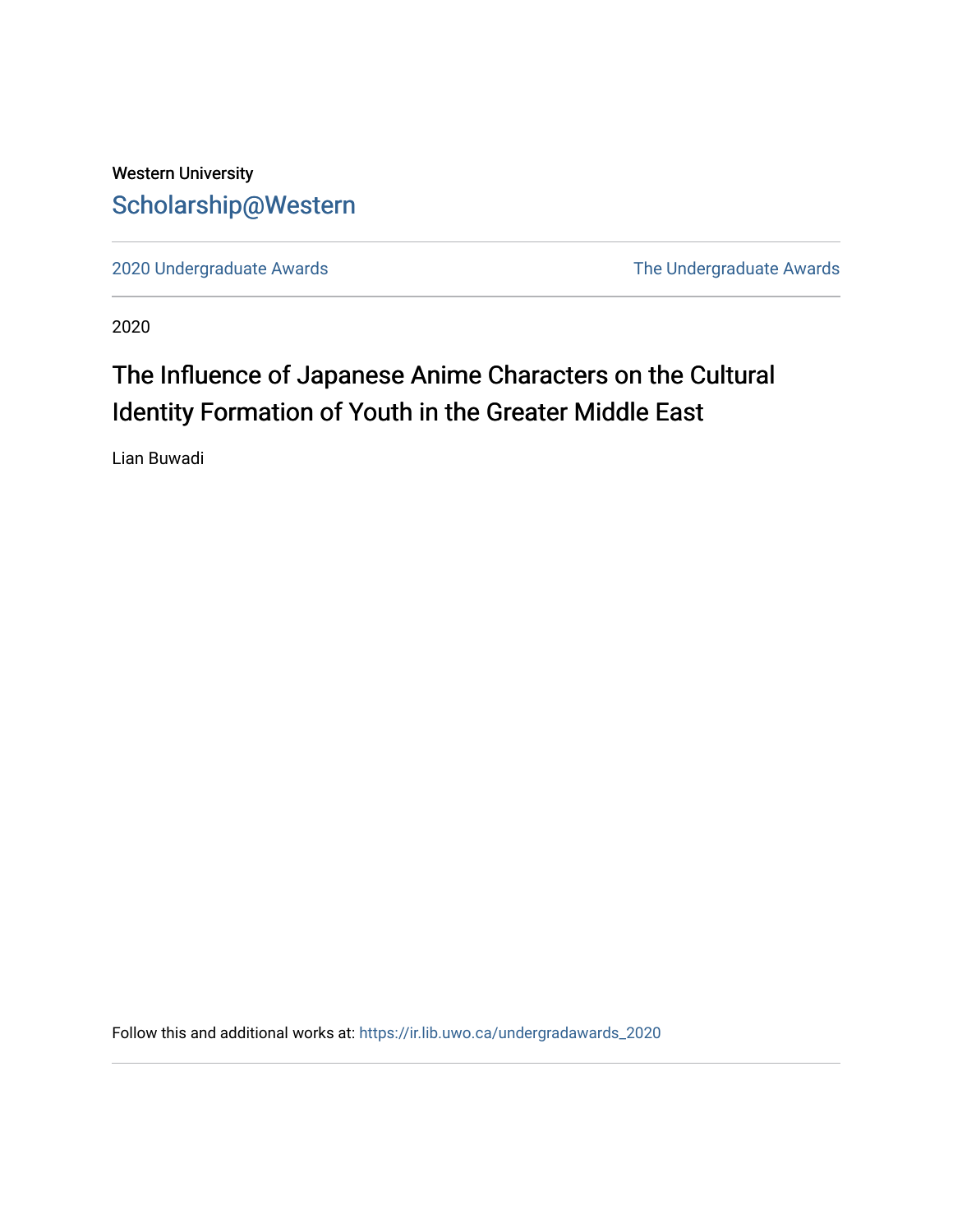# **The Influence of Japanese Anime Characters on the Cultural Identity Formation of Youth**

**in the Greater Middle East**

# **Abstract**

Japanese animation, commonly referred to as *anime,* has had major success world-wide (Wahab, Anuar & Farhani, 2012). Its impact is especially apparent in the Middle East where generation after generation of Arab kids grew up watching anime as their main source of entertainment (Tashkandi, 2019). Despite anime's prevalence, there has been little research conducted on its cultural impact on the Middle East. Using Jensen and Arnett's (2012) theory on cultural identity formation as the theoretical framework for my paper, I analyzed the impact of Japanese anime characters on the cultural identity formation of youth growing up in the Middle East. I argue that, based on several cultural dimensions outlined by Dedoussis (2004), the similarities between the Japanese and Middle Eastern cultures contributed to the popularity of anime in the region, while the diverging attributes of the characters helped bring in a different perspective to youth growing up in the Middle East and subsequently introduced new cultural elements which broadened their world view. In accordance with Jensen and Arnett's theory (2012), I argue that such an emerging new perspective likely contributed to positive outcomes, including increased gender equality and increased civic involvement. To assess the outcome of greater gender equality, I examined the Japanese magic girl genre and the anime *Ojamajo Doremi* (Todo, 2002). To assess the outcome of greater civic involvement, I examined the anime *UFO Robot Grendizer* (Nagai, 1975). I conclude that the magic girl genre empowered young girls while still allowing them to embrace their femininity, thereby contributing to the trend of greater gender equality. In addition, I conclude that the anime *UFO Robot Grendizer* contributed to greater civic involvement by creating a shared generational identity which allowed young people to come together and use that very identity as a way to protest. This work was supported by secondary data analysis.

**Keywords:** Anime, Japan, Middle East, Identity, Cultural Identity Formation, Civic Involvement, Gender Equality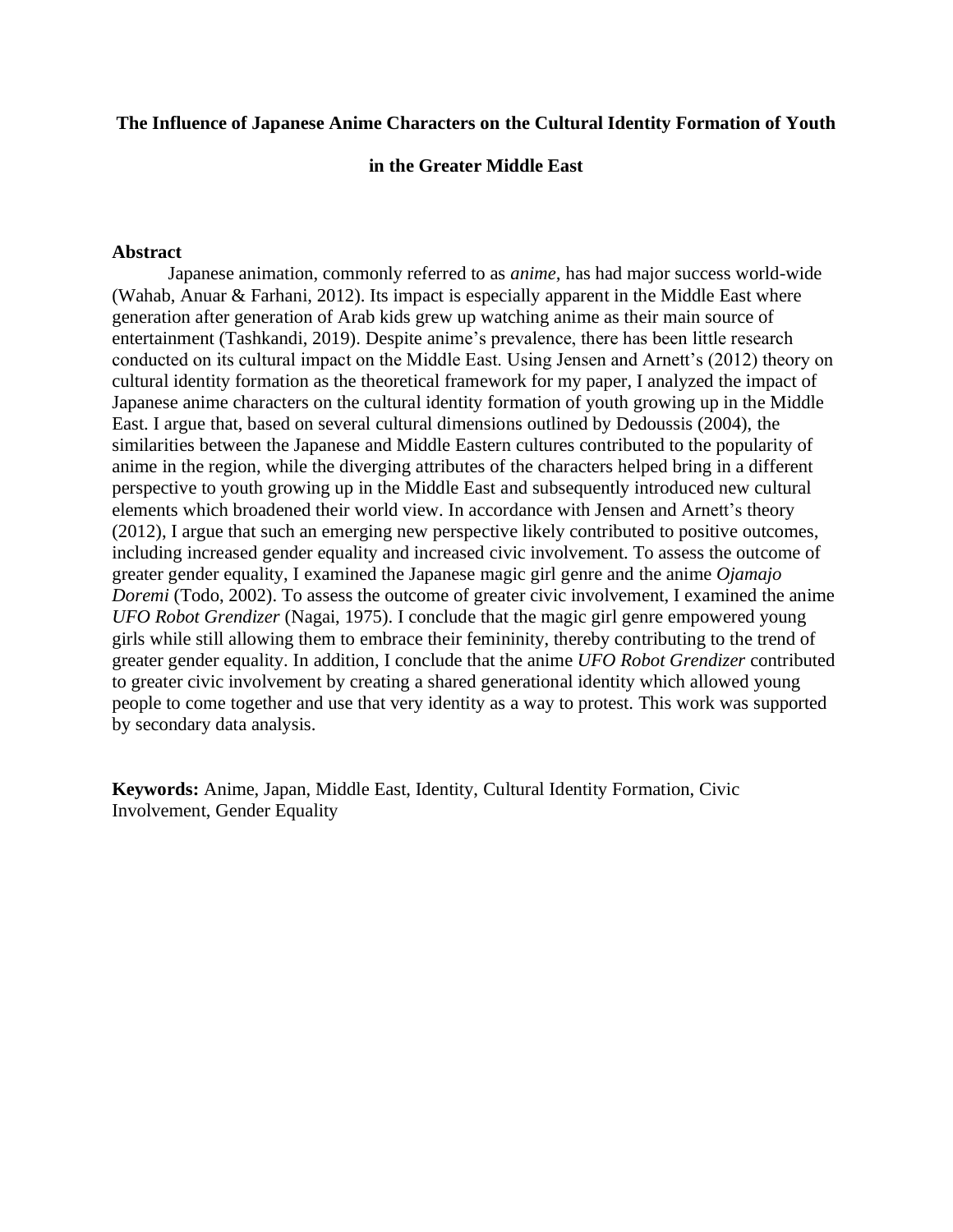### **Introduction**

Japanese animation, commonly referred to as *anime,* has had major success world-wide (Wahab, Anuar & Farhani, 2012). Its impact is especially apparent in the Arab nations that collectively constitute the Greater Middle East (Tashkandi, 2019).<sup>1</sup> Beginning in the seventies, anime was bought and dubbed into Arabic in response to the high demand for entertainment geared towards younger audiences. Since there were no Arab animation production companies at the time, this was a cheap and easy solution. Ever since then, it has become the norm, and generation after generation of kids grew up watching anime as their main source of entertainment. According to Jensen and Arnett (2012), media is a common vehicle of transmitting cultural information. It is possible then that anime transported cultural information about Japan to the Middle East and correspondingly introduced a foreign perspective to the youth growing up in the region.

The key to anime's long-lasting popularity in the Arab world – despite the introduction of American and European animation later on – may be due to the similarities between the Japanese and Arab cultures (Dedoussis, 2004). According to Dedoussis (2004), Japan is similar to Arab countries on a number of important cultural dimensions, such as their "collectivist orientation, relationships to other people, importance of context and interpersonal space, and patterns of communication" (p. 17). It is likely then that the similarity between the cultures made anime more palatable for Arab audiences. In addition to the aforementioned cultural dimensions,

<sup>1</sup> Even though this paper is talking about the Greater Middle East, I will refer to it simply as the Middle East or the Arab world as that is the commonly understood definition.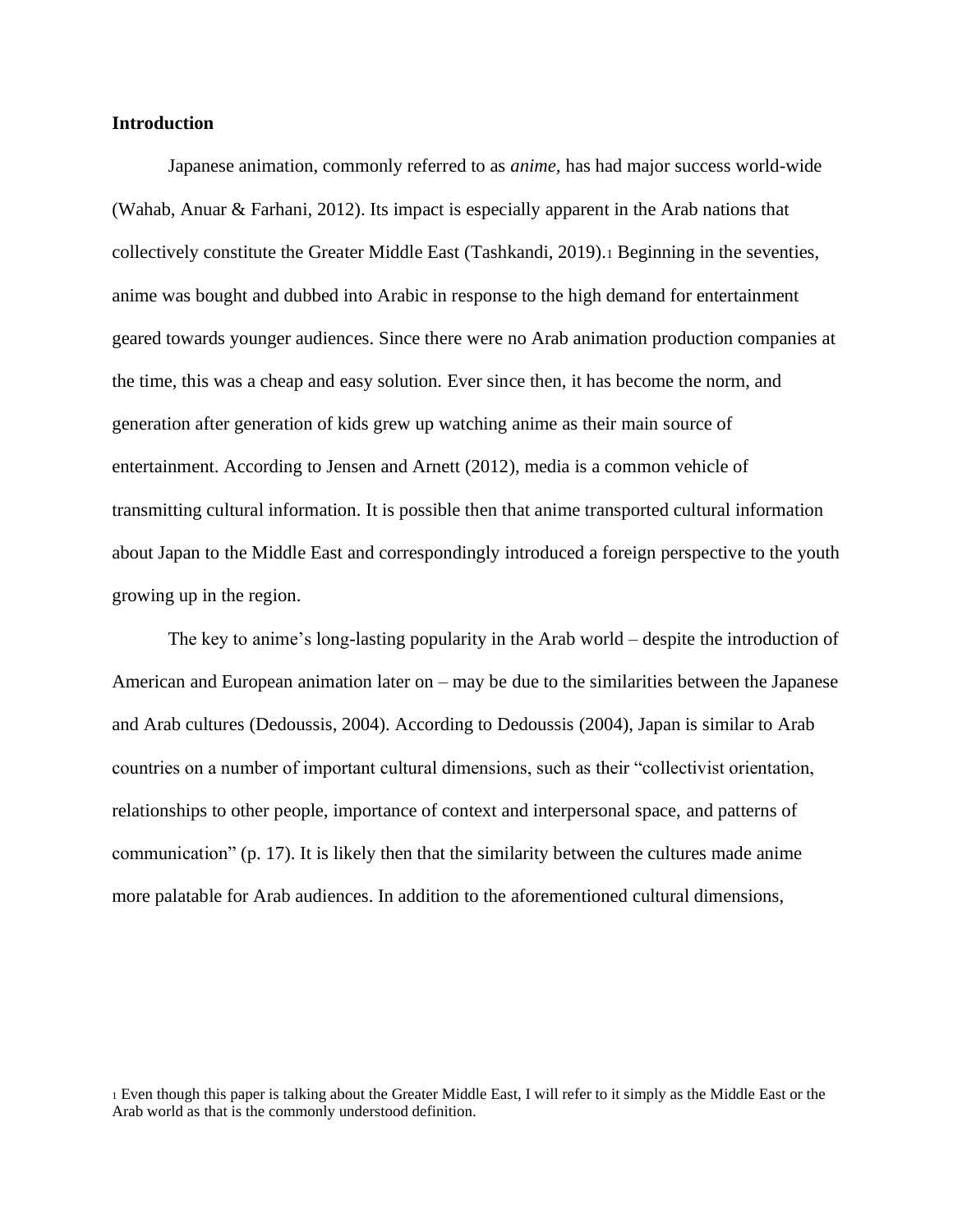Dedoussis discusses the similarity between Japan and the Middle East in terms of traditional masculine and feminine roles.<sup>2</sup>

While the similarities between the two cultures may have helped promote and maintain anime's popularity throughout the Arab world, there are still some cultural differences that are particularly apparent in the portrayal of the characters. Oftentimes, the characters are portrayed in a way that is in line with Arab culture due to the aforementioned similarities between the Japanese and Middle Eastern societies. However, these characters often have additional characteristics and attributes that also challenge these views (Sugawa-Shimada, 2019). This may have an impact on the young viewers who will have to navigate the different cultural landscapes as they develop their own global cultural identity (Jensen & Arnett, 2012).

In Jensen and Arnett's (2012) work on cultural identity formation, they look at how globalization, which is largely spread through the media, has led to the emergence of a global cultural identity among youth. They go on to examine the positive outcomes of developing a global cultural identity such as civic involvement and gender equality, and the negative outcomes including cultural identity confusion and psychopathology (negative mental health outcomes). Using Jensen and Arnett's work as the theoretical framework for this paper, I will analyze the influence of popular male and female Japanese anime characters on youth in the Middle East. In particular, I will examine the portrayal of the characters' societal roles and expectations, and how they may compare and contrast with the cultural dimensions outlined in Dedoussis work. Through this analysis, I argue that the similarities between the Japanese and Middle Eastern cultures contributed to the popularity of anime, while the diverging attributes of the characters

<sup>2</sup> It is important to note that while making the comparison between Japan and the Middle East, Dedoussis is aware of the generalization he is making in regard to Arab countries, but still believes that they are largely culturally homogeneous. For the purpose and scope of this paper, this view will be maintained.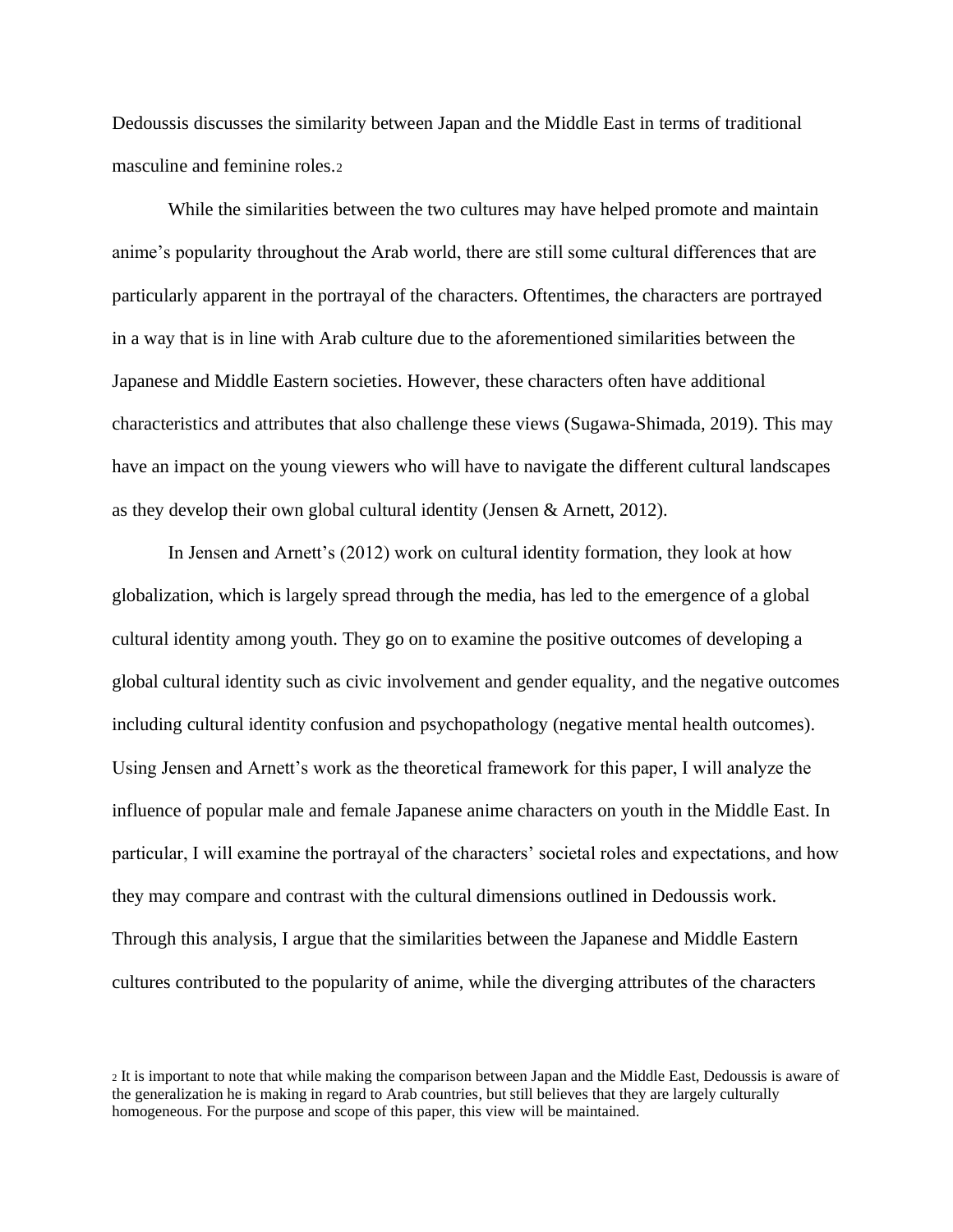helped bring in a foreign perspective to youth growing up in the Middle East and subsequently introduced new cultural elements which broadened their world view. Such an emerging new perspective could lead to positive outcomes, including increased gender equality and increased civic involvement. To analyze the outcome of greater gender equality, I will be discussing the Japanese magic girl genre and the anime *Ojamajo Doremi.* To examine the outcome of greater civic involvement, I will discuss the anime *UFO Robot Grendizer.* I will support my work using data collected from secondary data analysis.

# **Background**

Over the past 50 years, Japanese animation has been a huge phenomenon in the Middle East (Tashkandi, 2019). In the seventies, Japanese anime was first dubbed into Arabic in response to the high demand for entertainment geared towards younger audiences. Ever since then, it has become a staple form of entertainment in the region. Arafaat Ali Khan, the event organizer of the popular Middle Eastern anime convention Ani:ME, solidifies this point when he states that "the beauty of anime and the Middle East is that practically everyone who's grown up in the Middle East has grown up with anime…it's ingrained into their lives" (Newbould, 2016). The importance of anime in the region is further highlighted by Amer Bitar, the managing director of the anime broadcasting channel Spacetoon International, who stated that the UAE government is financially supporting co-productions between Middle Eastern and Japanese firms (Newbould, 2016). The admiration for anime in the Middle East has inspired many young people to further explore the Japanese culture. According to the Japan International Co-operation Centre, the number of Emirati students studying in Japan has increased by 62 percent from 102 students in 2013 to 166 students in 2018 (Newbould, 2016).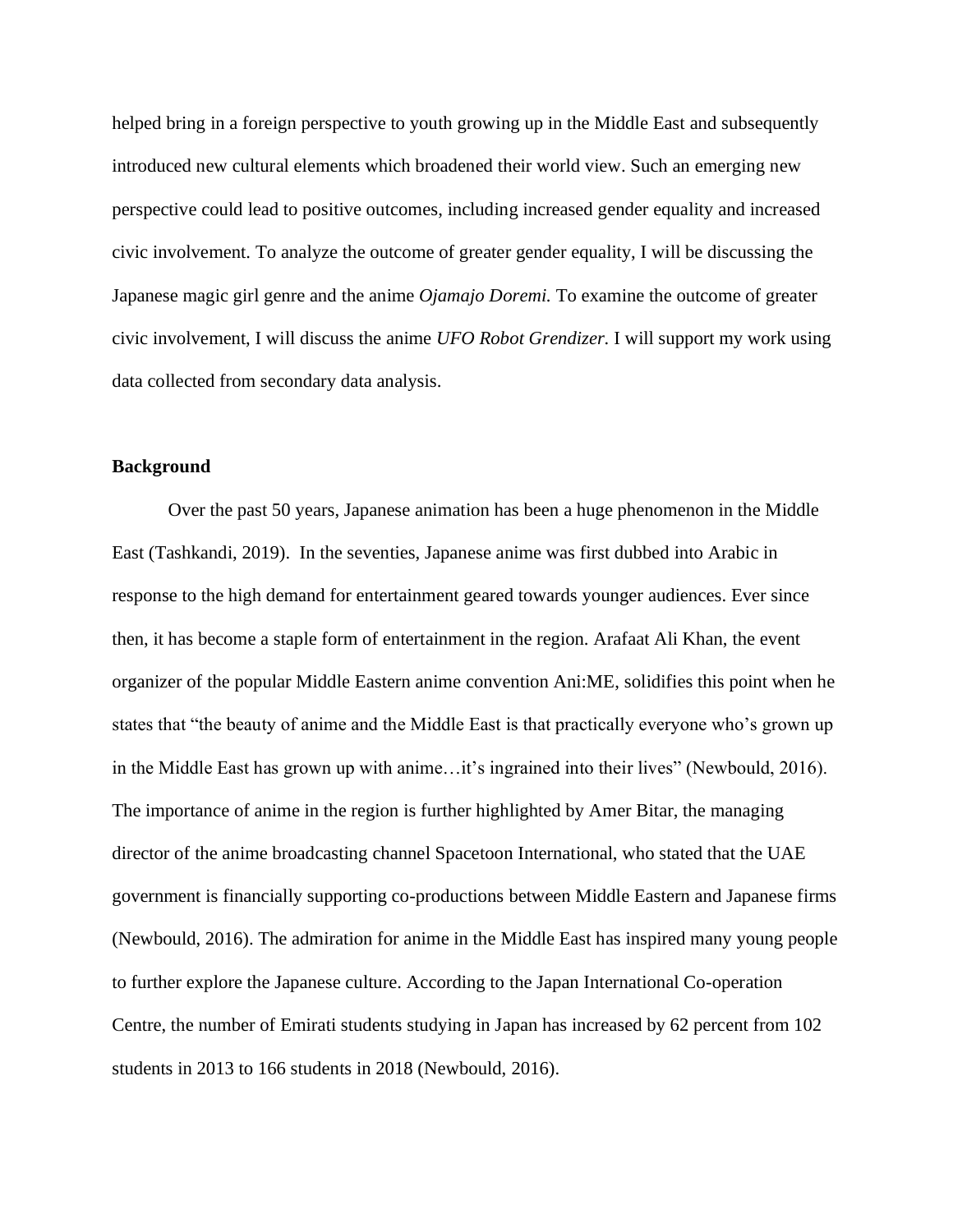The key to anime's long-lasting popularity in the region may be due to the similarities between the Japanese and Arab cultures. According to Dedoussis (2004), Japan is similar to Arab countries on a number of important cultural dimensions, including collectivist orientation, relationship to other people, importance of context and interpersonal space, and patterns of communication. Collectivist orientation indicates a preference for group decision making and consensus, being motivated by a sense of belonging, being rewarded for loyalty, and placing value on obedience, compliance, and shared responsibility. Relationship to other people is hierarchical and collectivist in both the Middle East and Japan, and seniority and authority are respected. In high context societies, people do not express feelings and thoughts explicitly and rely on context for key info. The pattern of communication in Japan and the Middle East involves building rapport and slightly blurring the line between private and public life. Finally, Dedoussis discusses the similarity between the two cultures that is evident in the perception of traditional masculine and feminine roles. He states that masculine roles include having a good relationship with one's superiors, the ability to cooperate and work well with others, and job security. He affirms that feminine roles involve establishing friendly relationships with people and the fulfillment of social obligations towards family members and others in the community.

Despite the introduction of Western animation and cartoons later on, Japanese anime remained as the main form of entertainment (Shuhail and Koshy, 2017). According to Shuhail and Koshy (2017), this is because anime caters to all age groups, while Western animation mostly targets children. Since anime is more accessible, adolescents and emerging adults are also able to watch it and, therefore, it is more likely to contribute to their cultural identity formation.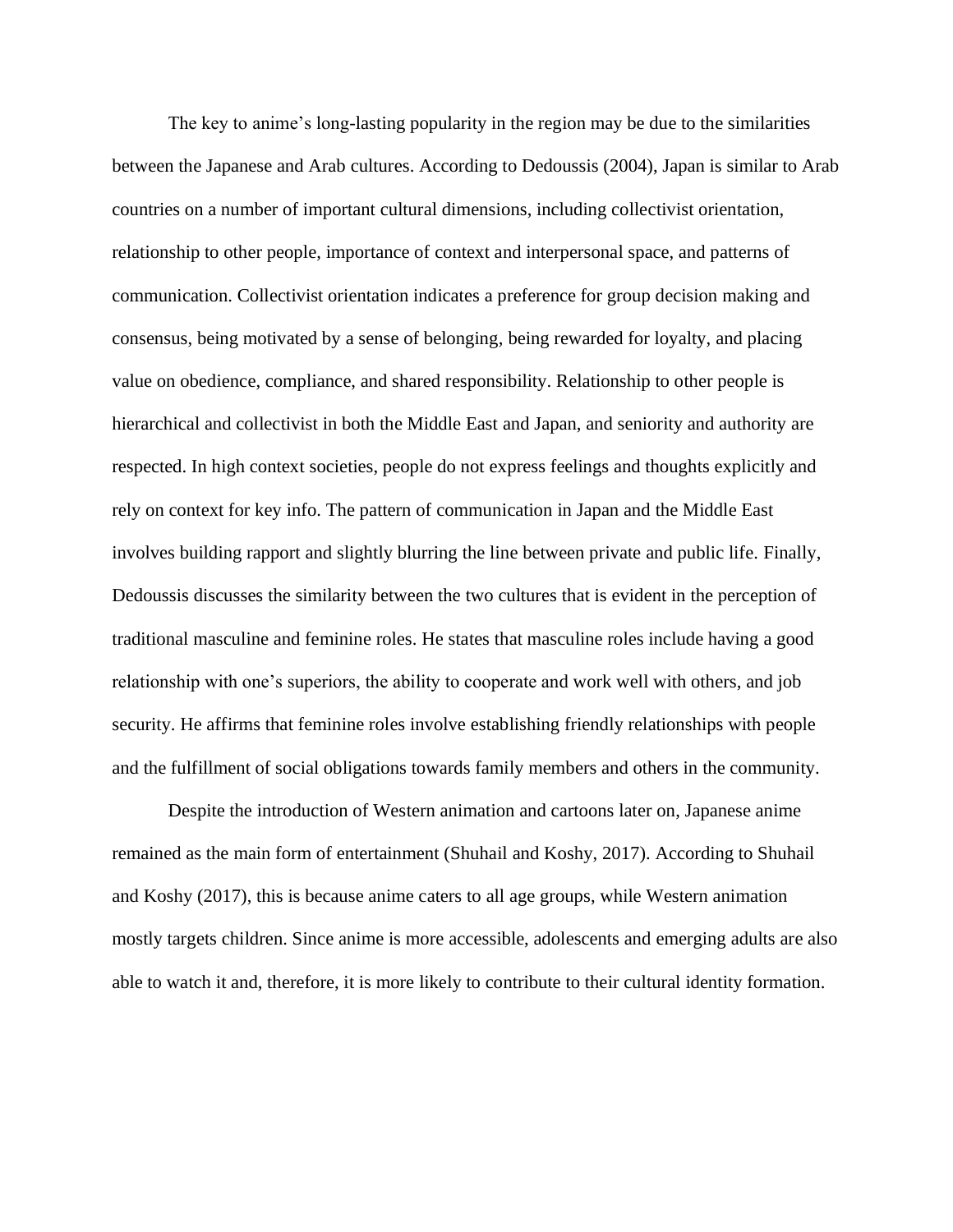#### **Jensen and Arnett's Theory of Cultural Identity Formation**

In Jensen and Arnett's article *Going Global: New Pathways for Adolescents and Emerging Adults in a Changing World* (2012), they extend immigrant acculturation theory, which was proposed by Berry in 1997, to discuss the different pathways of identity formation an immigrant may go through, to globalization in order to demonstrate how cultural identity formation follows different pathways among adolescents (10-18) and emerging adults (18-29) living in a globalized world. They go on to discuss how the different pathways can have both positive and negative outcomes.

Jensen and Arnett (2012) argue that people do not grow up only knowing one culture, rather, they experience multiple cultures, either through first-hand interactions with people of different cultural backgrounds or indirect contact through the media.<sup>3</sup> They state that this is because cultural identity is formed through adopting practices and beliefs of one or more cultural communities. Some of these include spirituality, notions of autonomy and independence, familial and communal obligations, and so on. They add that the media is a particularly effective way of transmitting cultural information among adolescents and emerging adults, since they are more interested in media and popular culture than other age groups. Due to this increase in crosscultural contact, developing a cultural identity has become more complicated for young adults. Nowadays, they conclude, young people are having to negotiate multiple cultures as they develop their own cultural identity.

The immigrant acculturation theory has four different pathways which can be applied to the process of cultural identity formation which are assimilation, separation, integration and

<sup>3</sup> By culture, Jensen and Arnett are referring to a national vs foreign identity, and they acknowledge that nowadays, even the national identity is influenced to some extent by other cultures. They state that unless one is living in a remote area with no outside contact, there will be some sort of cross-cultural contact and therefore, some influence on identity, whether it is positive or negative.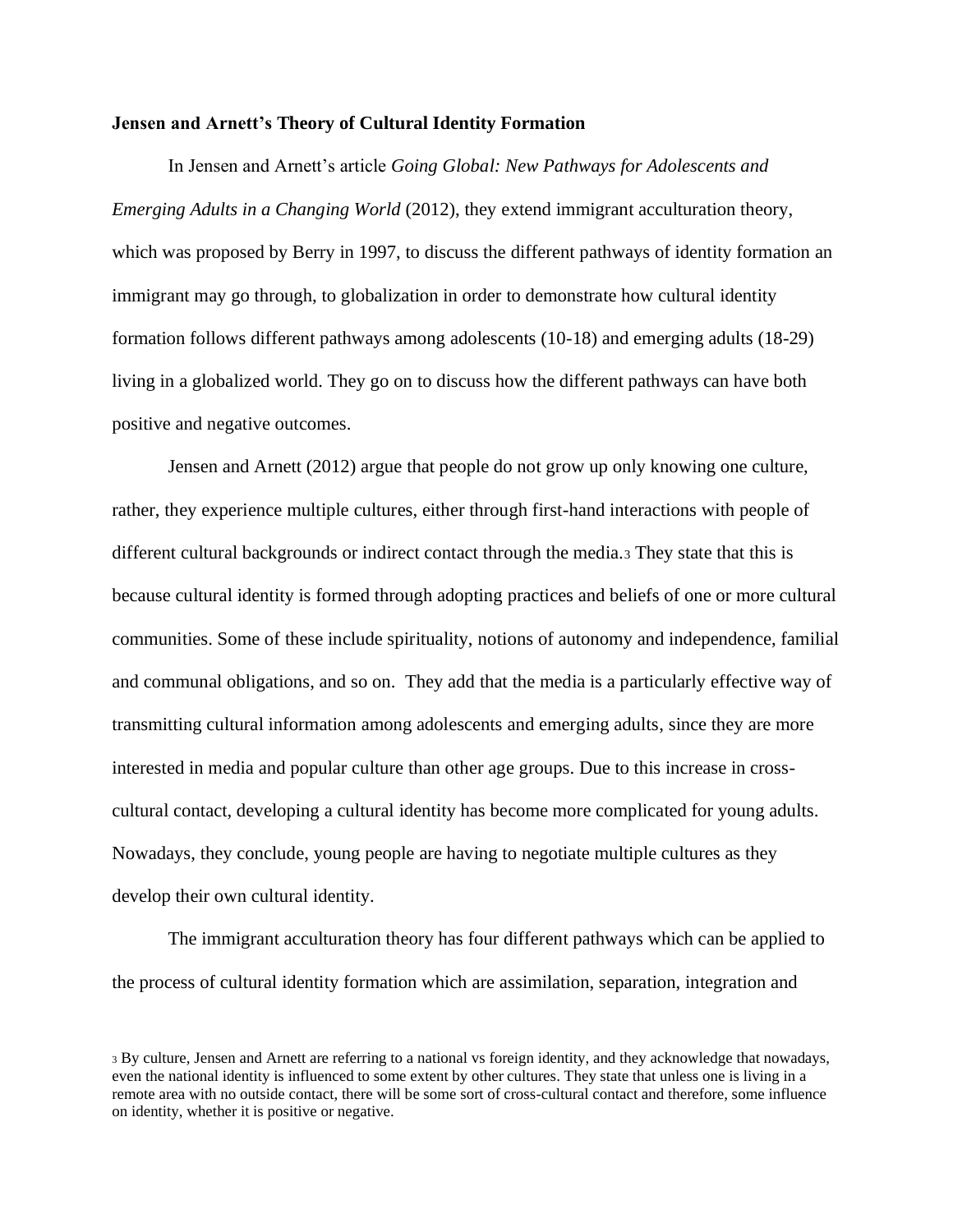marginalization (Berry 1997). For this paper, I will be focusing on the integration response which means that young people develop a global identity that they use to engage with the global culture, while still maintaining their local identity (Jensen and Arnett, 2012). According to Jensen and Arnett (2012), since adolescents and emerging adults are more open to other ideas and have not yet settled on their beliefs, they are more likely to be influenced by other cultures, and therefore, will have more diverse cultural identities as they integrate these different aspects into their identity.

As Jensen and Arnett assert, the effects of having a cultural identity that is influenced by various cultures can have positive outcomes including greater civic involvement and greater gender equality, and negative outcomes including cultural identity confusion and psychopathology (negative mental health outcomes). In this paper, I will focus on the positive outcomes which are greater gender equality and greater civic involvement. In the following sections, I will be considering how Japanese anime characters align with and deviate from cultural dimensions outlined by Dedoussis (2004) in order to evaluate how they may contribute to the process of cultural identity formation

#### **Anime, Cultural Identity and Gender Equality**

Although gender inequality still persists today worldwide, there is a global movement towards greater equality (Jensen & Arnett, 2012). According to Jensen and Arnett (2012), this is because the global economy, which is made up largely of information, technology, and services, promotes social and cultural change around the world. They add that since gender equality is influenced by globalization, there is positive potential for young people who are developing their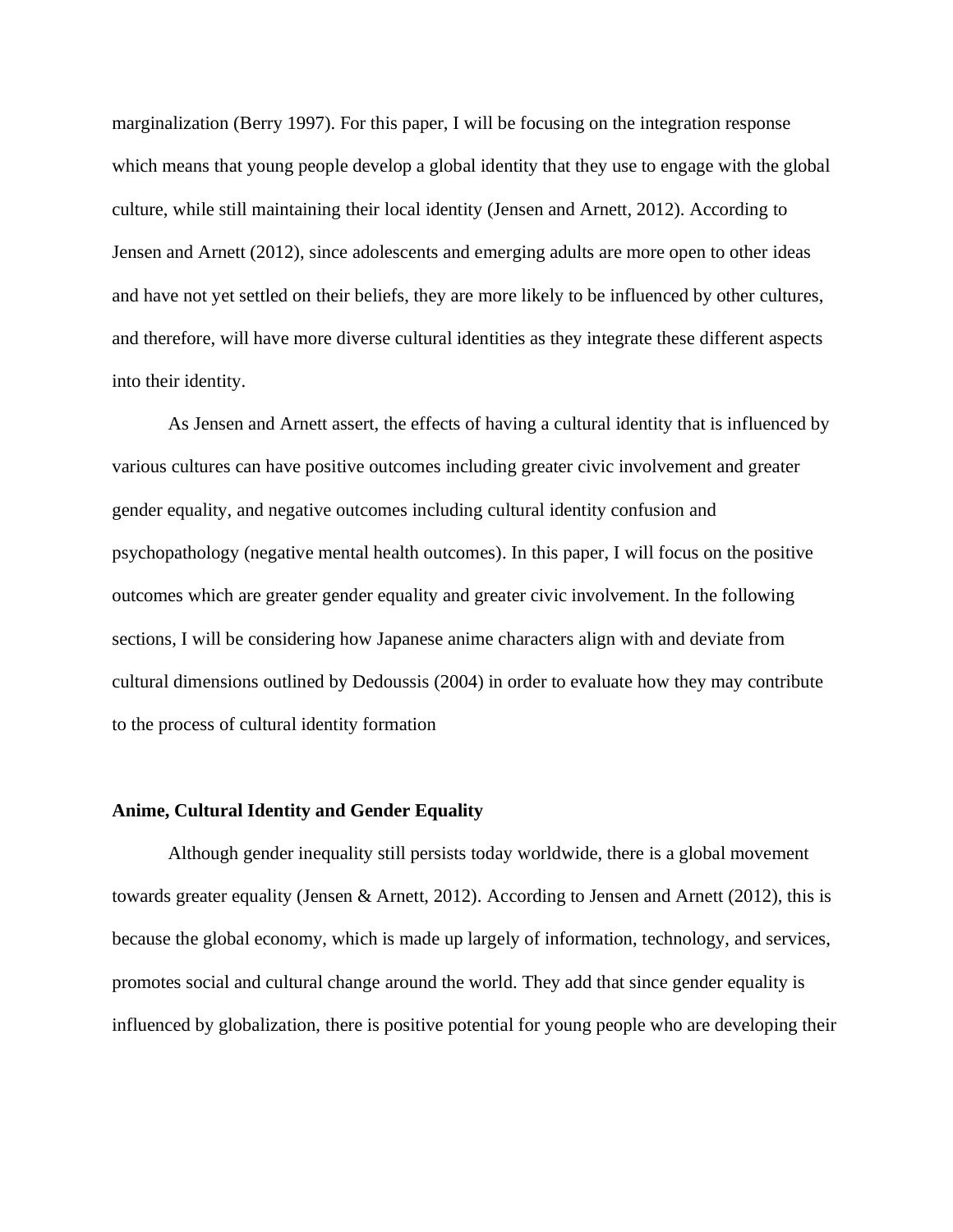cultural identity.<sup>4</sup> As they adopt different beliefs and ideas in the process of developing their cultural identity, they will be more likely to follow the global trend and accept a more progressive outlook on gender equality. The way in which young people come into contact with different cultures varies, and in this section, anime will be analyzed as a means of transporting different cultural information and influencing cultural identity formation among adolescents and emerging adults in the Middle East, thereby contributing to the trend of greater gender equality.

Magical girl animation, referred to as *mahoo shojo* in Japan, is a genre of anime that is marketed towards young female viewers and features an ordinary girl who has the ability to transform into a superhero and protect others (Newsom, 2004). The plot also often revolves around saving people from harm while maintaining her secret identity (Saito, 2014). Newsom (2004) argues that these characters represent a "tough girl" style of feminism that encourages young women to stand up for themselves while still maintaining their feminine identity. She adds that these characters are strongly tied to traditional concepts of femininity and are able to fight in a capacity akin with male superheroes without being perceived as less feminine. She also claims that they represent the concept of "girl power" which is defined as the ability of young women to achieve personal empowerment while maintaining their feminine style. Despite this, she adds that these characters often have trouble balancing their powerful superhero persona and their femininity which parallels the reality that many young women face. This makes it appealing to teen girls who may relate to the struggles of the main characters. Saito (2014) argues that there is a striking gap between the life of real Japanese women and female characters portrayal in the magic girl genre.<sup>5</sup> She states that in anime, the female characters often surpass men in both

<sup>4</sup> While Jensen and Arnett site the positive impacts of globalization, they also discuss the negative impacts which include cultural identity confusion and psychopathology (negative mental health outcomes). In this paper, I will be examining the positive impacts of globalization.

<sup>5</sup> Here, Saito is talking about the societal aspects of female life in Japan.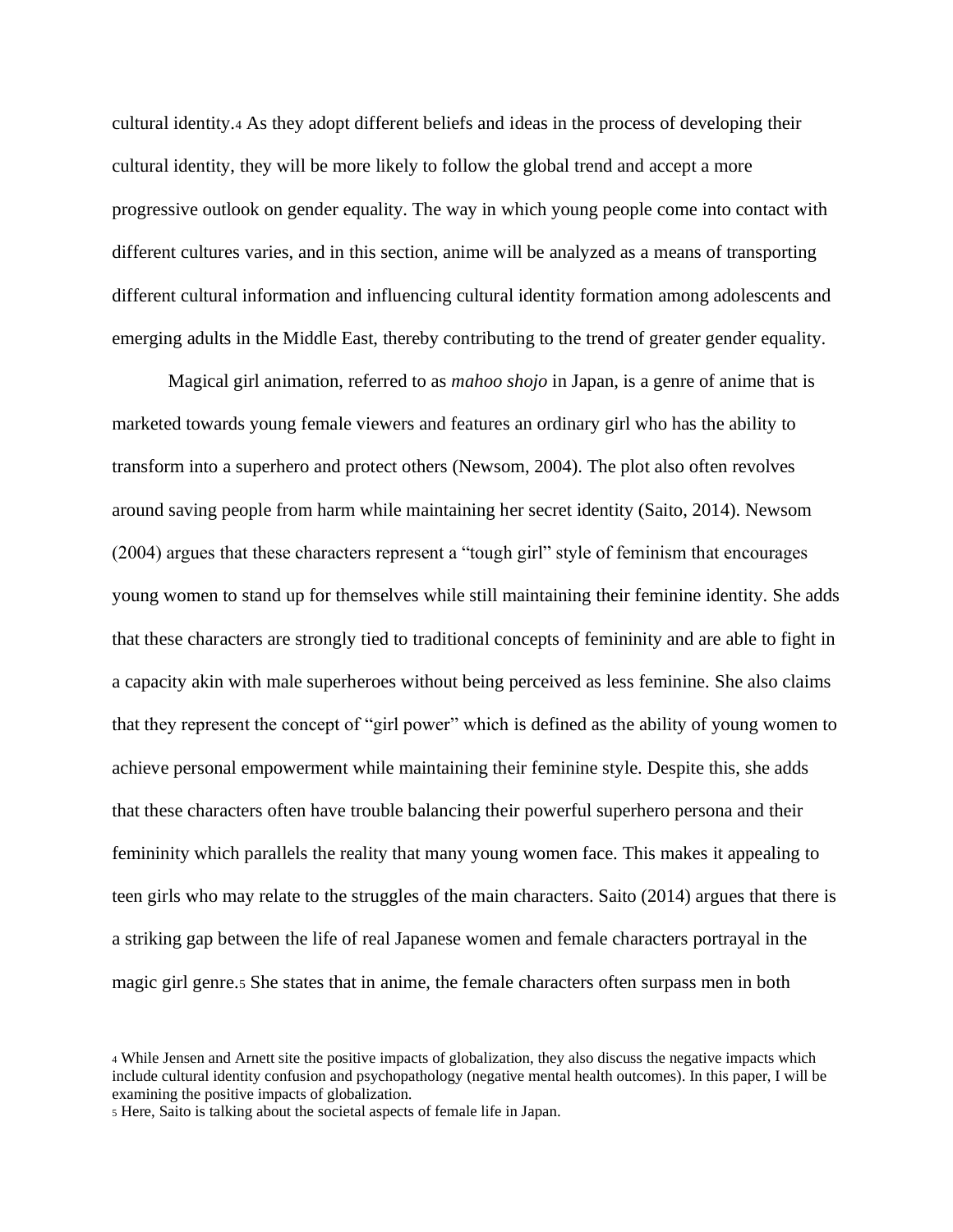physical power and social status, which is a contradiction of reality. This may be an empowering message to young girls who live in a patriarchal society.<sup>6</sup> The following example highlights how characters in a popular magic girl anime may have contributed to cultural identity formation and resulting gender equality.

*Ojamajo Doremi* (Todo, 2002) is a popular anime in the Middle East that tells the story of Doremi Harukaze, a pretty young girl who always seems to be down on her luck. One day, she stumbles on a magic shop and accidentally discovers that the owner, Majo Rika, is a witch. Due to a curse that is placed on any witch whose identity is discovered by a human, Majo Rika gets turned into a frog. To undo the curse, she trains Doremi as an apprentice until she can reverse the spell. Later on, her two friends and younger sister also become apprentices and they use their powers to help out their friends and family.

This series is a perfect example of the magic girl genre and its characters. Firstly, the characters are ordinary girls who have the same problems a normal kid would have at their age. For instance, Doremi has argumentative parents, an annoying little sister, and she struggles in school. This makes her relatable to the viewers who are likely dealing with similar issues. Next, the appearance of the characters is very feminine and in line with traditional conventions. This is especially apparent when they transform into witches and put on colorful costumes and dresses. Traditionally, witches are seen as scary, ugly, and evil but this show takes the concept and transforms it so that it is feminine and appealing to the young viewers. According to Dedoussis (2004) feminine roles in both Japan and the Middle East involve establishing friendly relationships with people and the fulfillment of social obligations towards others. In addition,

<sup>6</sup> While this type of character promotes positive messages, there have been critiques regarding how certain characters are oversexualized, which may lead to the audience receiving mixed messages. However, the shows that I will be discussing do not have overly sexualized characters as the Middle East is majority Muslim, and as a result, shows with sexualized portrayals were not broadcast in adherence to Islamic views.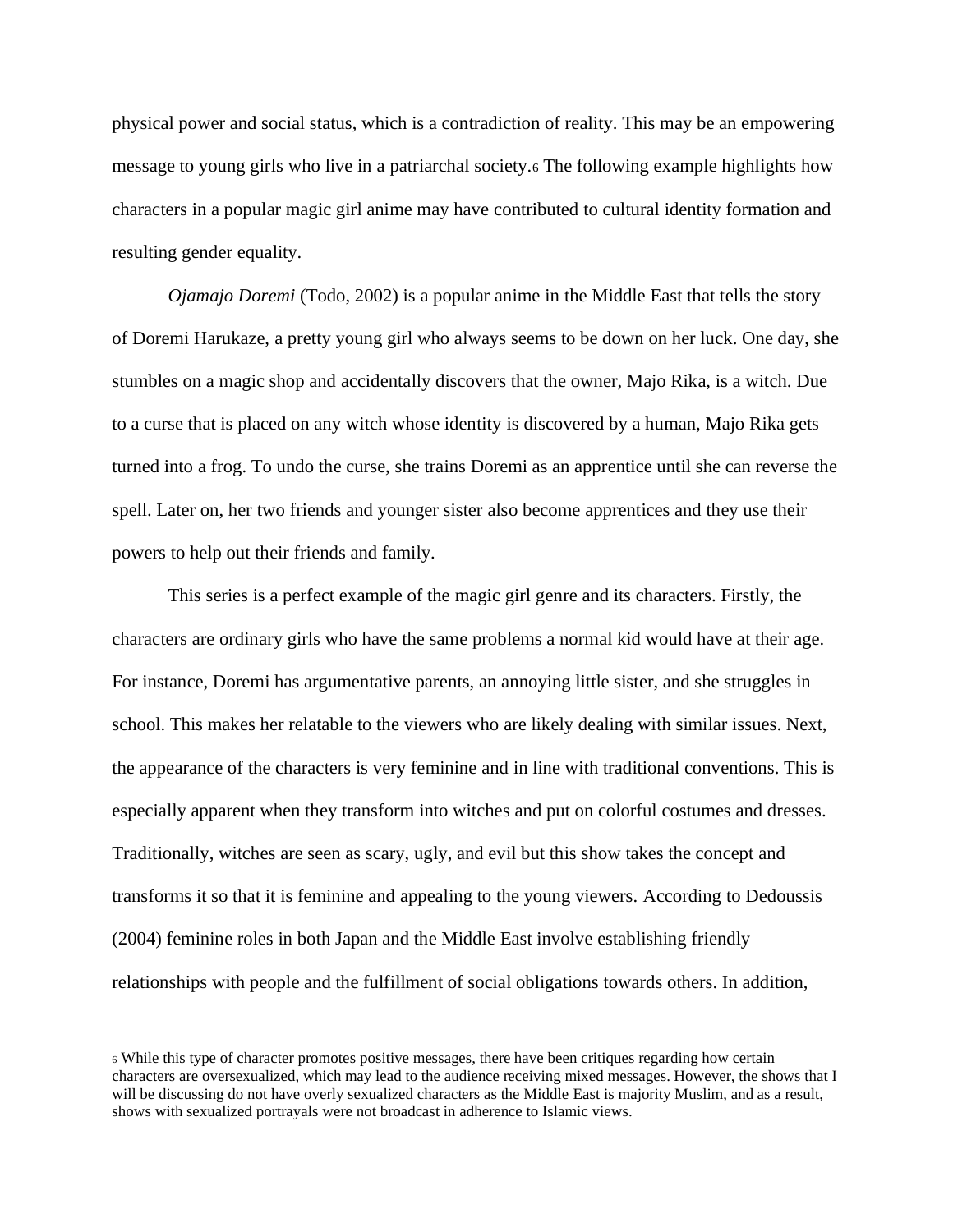Newsom (2004) states that being nurturing is hyperfeminine character trait that is often associated with this genre. This is apparent when Doremi agrees to become an apprentice because she felt it was her obligation to help the shop owner turn back into a human. It is also evident in the way that Aiko Senoo, one of the other apprentices, takes care of household chores since her parents are divorced and her dad is unable to look after the house on his own. Another example of this is when Doremi witnesses a magical birth of a baby and, as witch law dictates, has to take care of it for a year which highlights her nurturing qualities.

On the other hand, there are many ways in which the characters defy the traditional gender roles outlined by Dedoussis (2004) and Newsom (2004) and contribute to a more openminded perspective. For example, Aiko Senoo, one of the witch's apprentices is portrayed as being loud, athletic, ill-tempered, and confident. She still looks feminine and cute when she undergoes her transformation, but also has qualities that don't align completely with the societal expectations of the ideal woman. Another case where a character doesn't necessarily fit into the traditional views about femininity is the main character herself, Doremi. While she does have a lot of feminine qualities, mainly ones revolving around societal roles and taking care of others, she is also extremely clumsy, ill-tempered and gets into trouble with authority figures frequently. Lastly, another example where the characters defy the traditional gender roles is when a new witch named Momoko joins the group later on. In the beginning, she got into a lot of conflicts with the other girls, as well as authority figures, like when she refused to take a piercing out after her teacher asked her to. As the show goes on, she maintains this attitude and is confrontational when problems arise. This shows that her relationship with other people is not always friendly and therefore, goes against the gender roles outlined by Dedoussis (2004).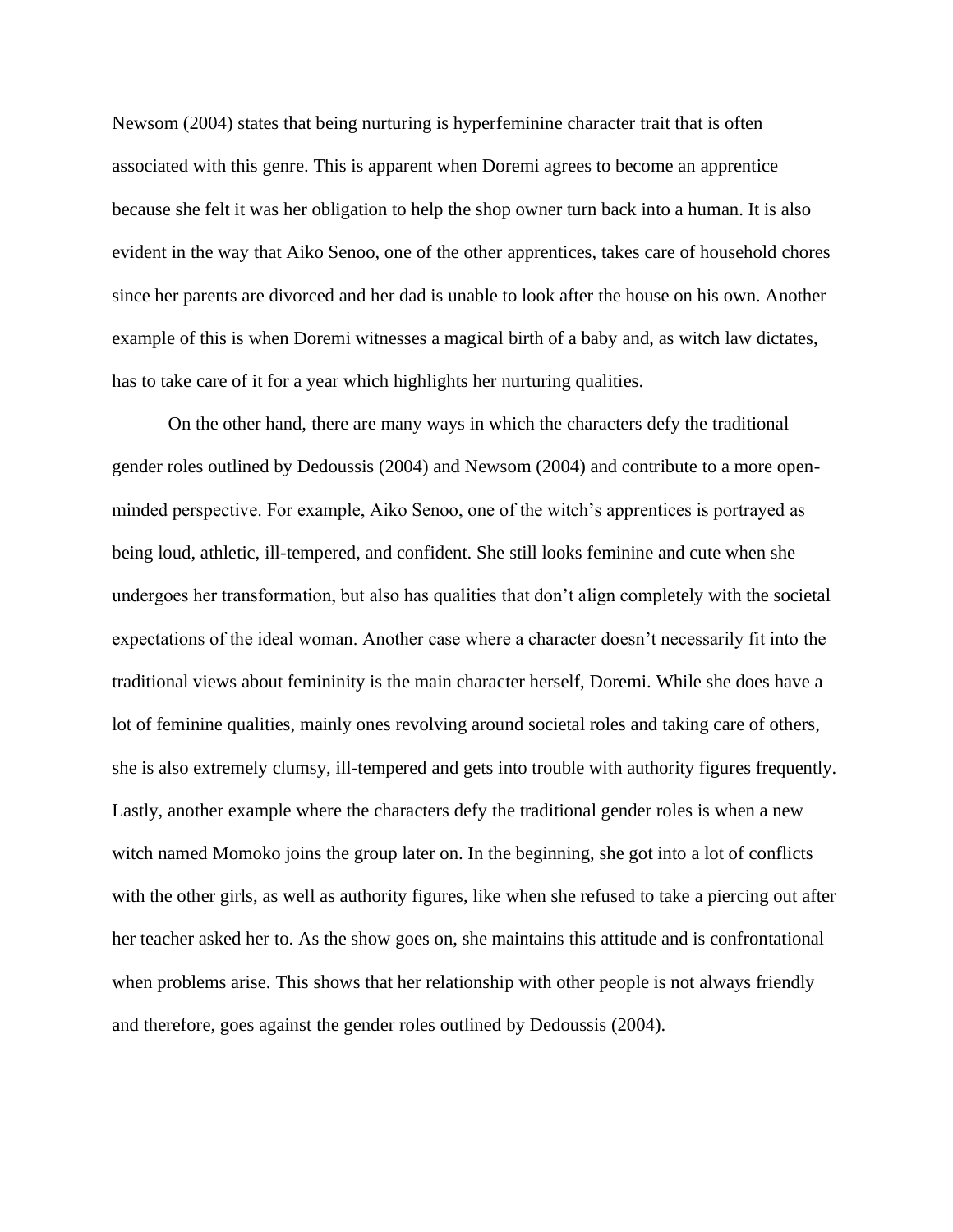While the similarities with traditional Middle Eastern views about femininity helped make the show appealing to the Arab audiences, the duality the characters have between being feminine and participating in traditionally masculine activities and behaviors help bring a more varied perspective on the traditional gender roles and stereotypes. The show's popularity, coupled with young people's openness to different cultural ideas, beliefs and behaviors is likely to have had an influence on the cultural identity formation process of young people in the Middle East. More specifically, the ideas presented in this show regarding being empowered and occasionally defying traditional views without losing one's femininity likely contributed to the movement towards greater gender equality. This can be analyzed in women's increased participation in sports, as well as the new Middle Eastern animations which feature female characters inspired by the Japanese magic girl genre.

Many young women are taking up Japanese martial arts in the Middle East for various reasons such as self-defense, boosting confidence and protection against bullies (Al-Kinani, 2020). In Kuwait, young women are practicing Kajukenbo, a hybrid martial art form incorporating different martial arts including karate, judo, kenpo, and boxing ("Kuwaiti Girls," 2019). In Cairo, women are taking up karate to fend off unwelcome advances and attacks from men (Fraser, 2009). Nada Al-Mashat, a Saudi Arabian karate player who represented Saudi Arabia at the fifth annual Arab Women Sports Tournament said that her interest in Japanese culture and language was a source of inspiration (Al-Kinani, 2020). She was moved to learn that the meaning of the word karate was empty hand and felt empowered knowing that she depends on her inner power and not on a weapon. Following the global trend towards gender equality, many dojos and training clubs where women can practice martial arts are popping up. According to Hasoon al-Fassi, a Saudi academic who studies women's history, girls have been historically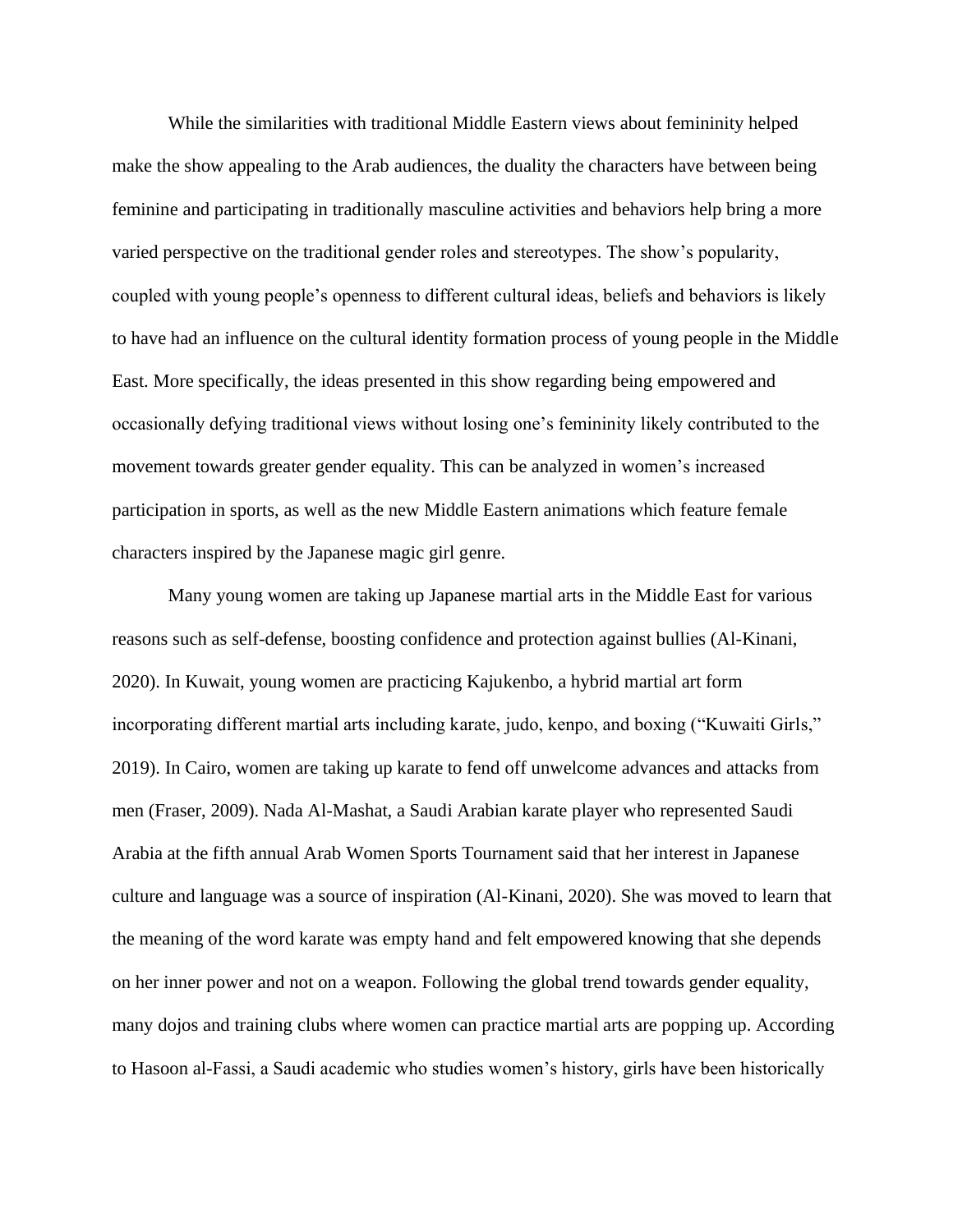discouraged from participating in sports in Saudi Arabia due to the fact that it may impact their femininity (Hubbard, 2017). However, despite being a socially restrictive environment for women, Saudi Arabia introduced physical education was to all-girls public schools in 2013. Overall, it is possible that the interest in Japanese martial arts may have been due to empowering female representation in anime and the global trend towards greater gender equality, which together represent a more diverse perspective towards gender roles than those outlined by Dedoussis (2004).

In addition to increased participation in sports, there has been increased representation of female superhero's in Middle Eastern media inspired by Japanese anime. Eating Stars Studio, an Emirati production company came out with an anime style cartoon in 2018 called Emara which "features an adorable female superhero who makes it her mission to fight crime on the streets of the UAE" (Zargari, 2018). The creator of the show Fatma Alheiri, stated that the inspiration behind the show is her childhood and Arab culture, as well as Japanese anime (Zargari, 2018). She adds that "the style, set in place by Art Director Ahmad Beirouthy, is inspired by a lot of retro and iconic anime," and that "the setup is pretty typical "superhero/magical girl." As for her reasoning behind creating this show, she expresses that "girls like us haven't been given much of a chance in animation" and so she decided to create the character of Emara who's "fighting costume resembles the Emirati culture; her head is covered with a hijab and she wears an Emirati burqa as a mask" and is still powerful and capable of fighting crime on her own, as her femininity is a source of empowerment – a trope that is often seen in the magic girl anime genre. Many other Middle Eastern artists cite anime as the source of inspiration behind their work, and many "admitted to implementing anime drawing techniques to sketch their own characters" (Shuhail and Koshy, 2017, p. 7). Evidently, anime has had a big impact on the animation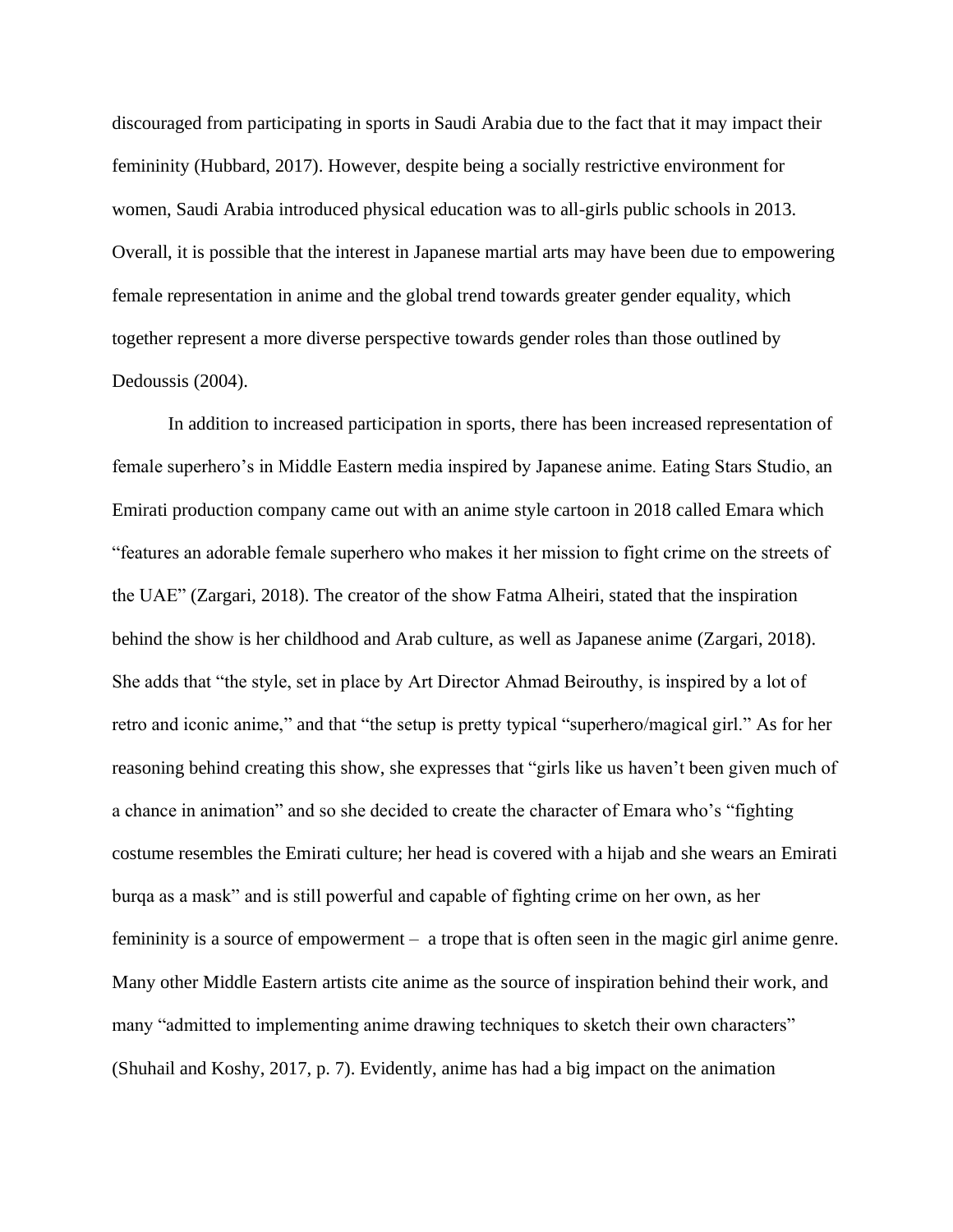industry in the Middle East, but more importantly, has opened up new avenues for female artists to express their identity and represent themselves, their femininity, and their culture in an empowering way.

#### **Anime, Cultural Identity and Civic Involvement**

One of the positive effects of having a diverse cultural identity as discussed by Jensen and Arnett (2012) is civic involvement. They affirm that civic involvement is largely motivated by young people's openness to experiencing other cultures, ideas and values. This openness to other cultures also means that they are less hesitant to act in ways that are outside the norm of their own culture. Subsequently, in times of conflict, they will be more likely to engage in civic actions that bring about social change. The openness to multiple cultures, combined with access to global media, leads to the development of new communities and civic movements. This is demonstrated by Obaid (2019) who states that "with the increasing growth of the internet in Saudi Arabia in the 2000s, Saudis began to learn more about the anime culture, Japanese culture, and language. They created their own communities for anime fans, translated and spread the culture in society..." Jensen and Arnett (2012) expand and add that these online groups and collectives can be used for information‐sharing, analysis, and action to promote social change. They assert that this is highlighted by the large-scale political events and protests in the Middle East which began in 2011, known collectively as the "Arab Spring". Beginning in the early stages of the Arab Spring, youth mobilized social media groups and online collectives for information-sharing, analysis, and action in Egypt, Tunisia, Bahrain, Syria, and other countries in the Middle East. Their social media collectives combined with their openness to ideas that differ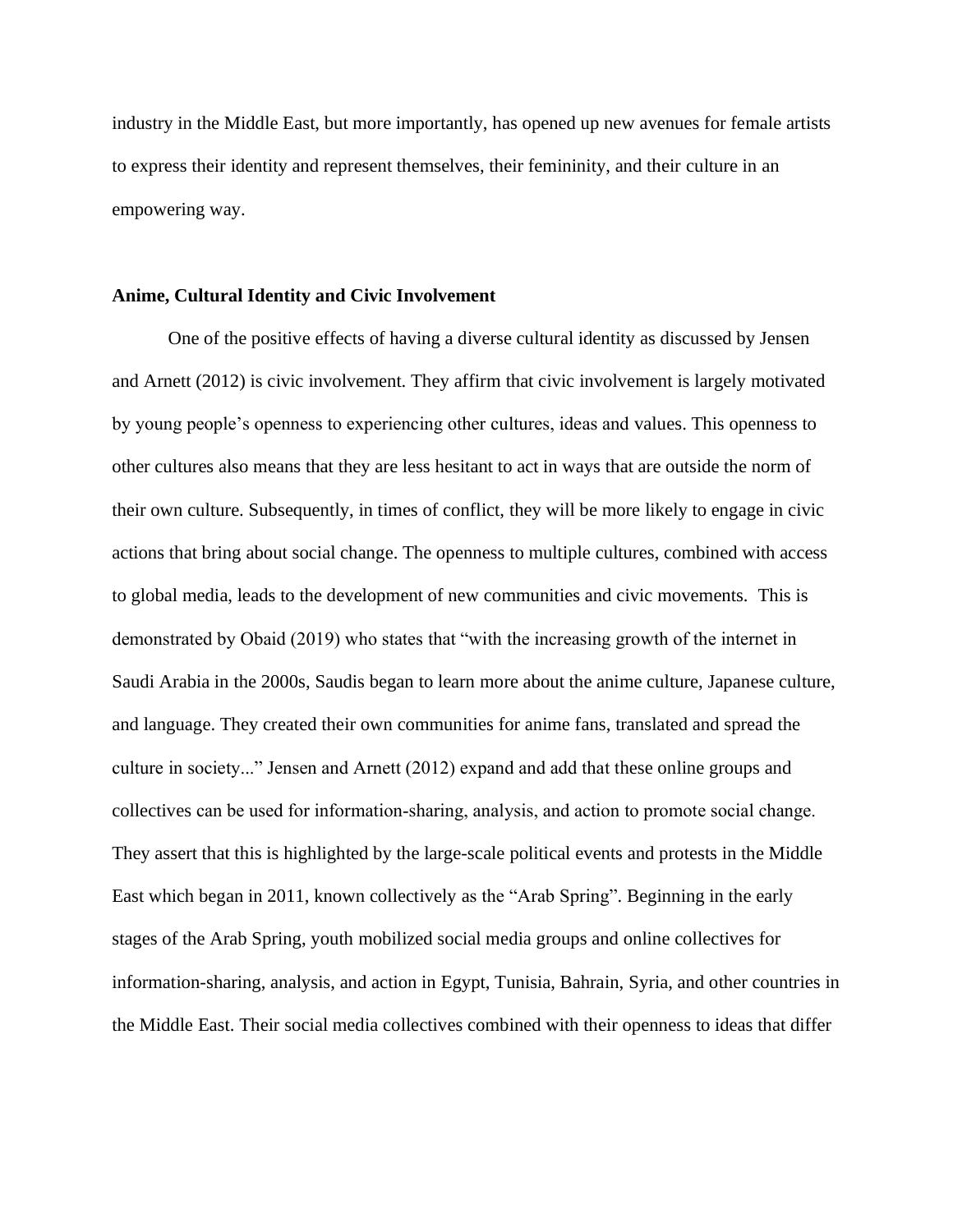from the norm, led to them taking actions and getting involved civically. This is affirmed by Al-Ghazzi (2018) who states:

"the young Tunisians, Egyptians and Yemenis who took to the streets in protest were dubbed by Arab media as 'the revolutionary generation' (Arabic: jil al-thawra). The new generation was also associated with the use of social media and new technologies that were credited for enabling what was thought to been impossible prior to 2010—mass Arab demands for political freedoms" (p. 56).

In the following example, I demonstrate how the popular anime *UFO Robot Grendizer* (Nagai, 1975) was a source of inspiration for young people growing up during conflict in the Middle East, and how, later on, it was used as a tool by youth for civic involvement during the Syrian revolution and express their dissatisfaction with the Al-Assad regime and the ISIS (Al-Ghazzi, 2018).

*UFO Robot Grendizer,* a popular anime originally broadcast in the Arab world 1980's, tells the story of Duke Fleed (Daisuke in the Japanese version) who is forced to escape his home planet after being attacked by the evil King Vega and his forces (Al-Ghazzi, 2018). He takes his spacecraft that transforms into a giant robot called Grendizer, and escapes to Earth, landing in Japan. He is rescued by a kind professor who begins to look after him. After some time, King Vega attacks Earth and Duke Fleed, along with his Grendizer spaceship and the help of the professor, fights back. Eventually King Vega is defeated, and Earth is saved. It was first broadcast in the early 1980's on various channels in the Middle East including Tele Liban, Kuwait TV and Saudi Channel 1 where it was an instant hit. It remains popular to this day with merchandise constantly selling out and the image of Grendizer being displayed and celebrated in all sorts of places across the Middle East (Saeed, 2019).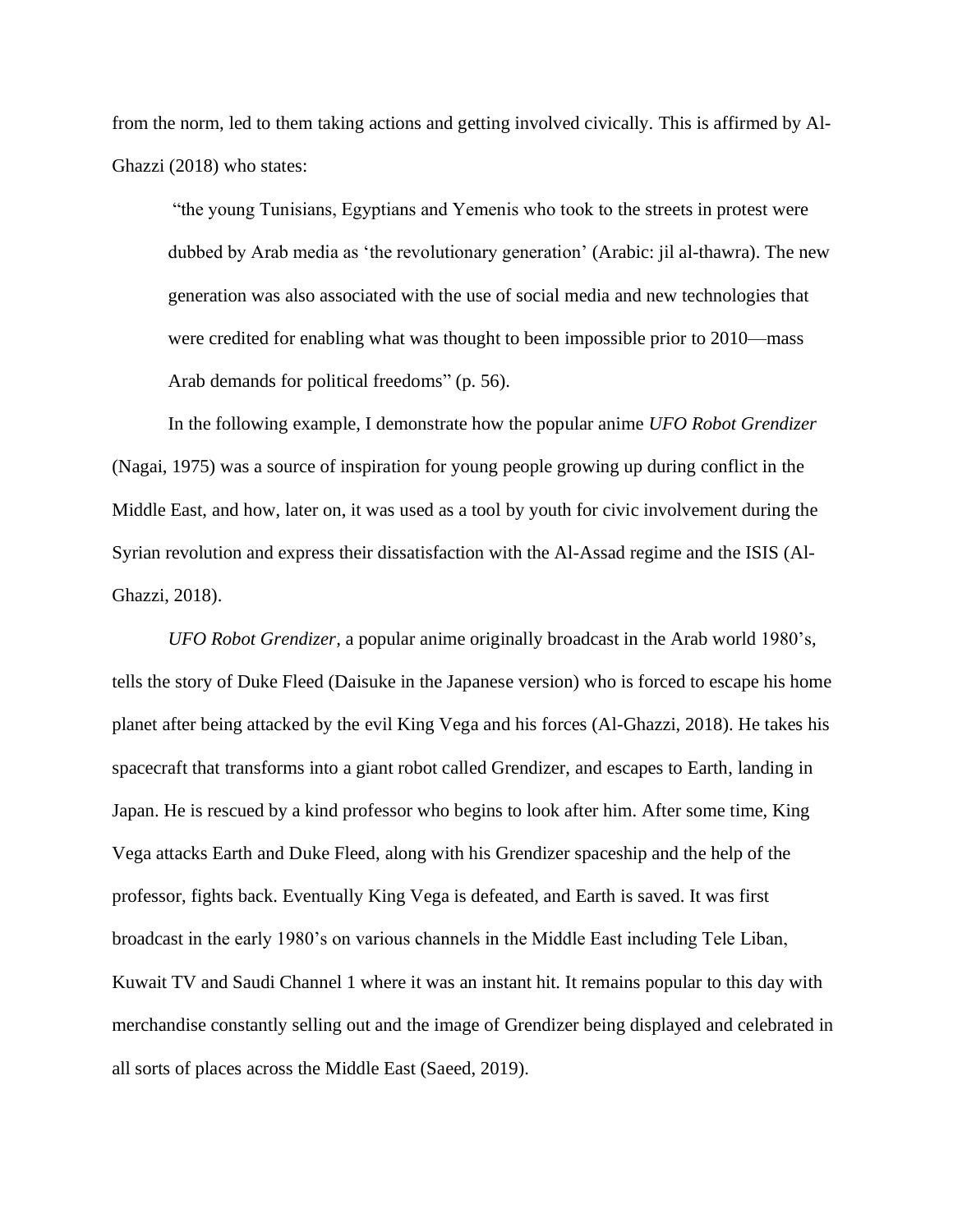*Grendizer* was a major hit in the region due to the way it reflected reality and the way that it fit with many cultural dimensions in the Middle East. According to Dedoussis (2004), some of the important values include collectivist orientation, relationship to other people, importance of context and interpersonal space, and patterns of communication. There are many instances in the show where these values are demonstrated. For instance, even though Daisuke was the main character, he still put others first and worked together with other people, reflecting a more collective approach. In another instance, Daisuke's fiancé sacrifices herself to save Daisuke from a blast shot at him. In addition, even though Daisuke is not from earth, he still protected it and cared for the inhabitants and always thought of others first. Perhaps the most reflective of these qualities, however, is the underlying theme of guilt that Daisuke experienced throughout the series due to the fact that he fled his planet after being unable to save anyone. He felt like he abandoned everyone, even though he had no other choice.

While there are many similarities between the characters and the ideals in the Middle East, there were some exceptions. Firstly, the character Maria Fleed who is the sister of Duke Fleed has many attributes that are not in line with traditional views on femininity. As Dedoussis (2004) states, feminine roles in both Japan and the Middle East involve establishing friendly relationships with people and the fulfillment of social obligations towards others. However, she was ill-tempered and did not always act in a way that was feminine even though she fit the ideal from a visual viewpoint. She also became the pilot of the Drill Spazer and fought alongside Daisuke. The main character Daisuke also had some attributes that were not in line with traditional gender roles. He hated fighting unless he had to, and often felt anxious about keeping his identity a secret from other humans. He was also portrayed to have a sensitive side, including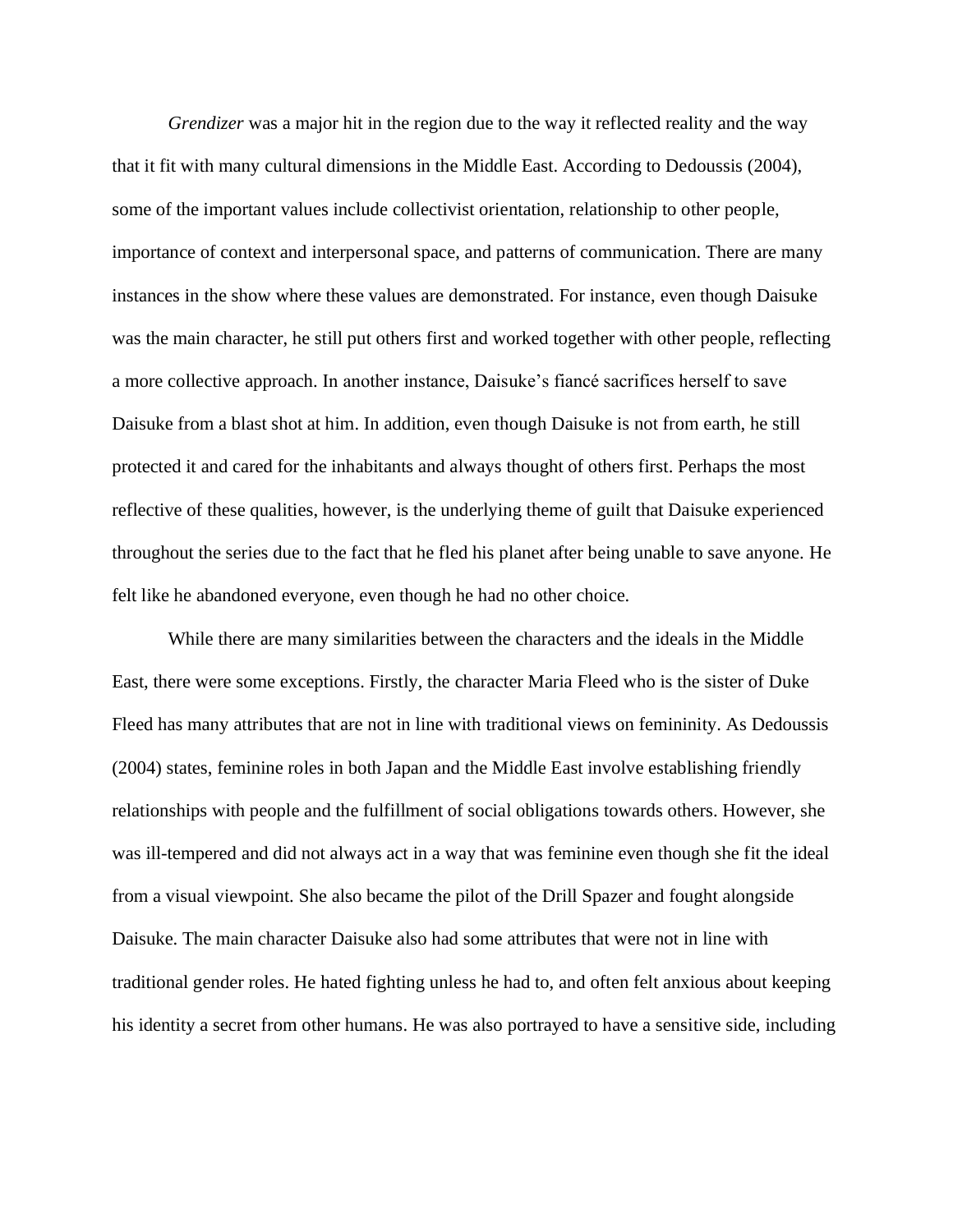many scenes of him crying. This shows that he was not always secure as outlined by Dedoussis (2004) in terms of expectations for males in the Middle East and Japan.

The Lebanese voice actor Jihad Al-Atrash who voiced the main character Daisuke in the Arabic dub stated that he believes the show was successful due to its high production value and the geopolitical situation in the Middle East in the 1980's (Tashkandi, 2019). At the time, there was a civil war going on in Lebanon which took place from 1975 to 1990, and people all over the Middle East were in dismay over the occupied Palestinian territories during the ongoing Palestine-Israel conflict. This is reinforced by Al-Ghazzi (2018) who believes that the series reflected Levantine culture which celebrates national unity, resistance to occupation, and devotion to land, qualities which would have made it relevant to the issues people were facing at the time. Al-Ghazzi (2018) adds that the series was always broadcast at the same time, so it created a structuralized ritual where people feel like they are part of a national community. He affirms that this led to a generational identity among Syrians who are now using clips of the show and redubbing it to protest the Al-Assad regime and ISIS. He goes on to argue that "Grendizer is an ideal representative of Syrian activists because, as a nostalgically-remembered superhero, he is able to reach out to Syrians from different communities in need of a unifying symbol" (p. 61). When describing the videos, Al-Ghazzi (2018) elaborates:

"…Grendizer-inspired videos are based on activists' favorite scenes from the cartoons, but reworked as a confrontation between evil forces, which are represented by the regime, and forces of good, represented by the dissidents and rebels. This theme points to another aim, resorting to cartoons for political expression, in order to inspire courage by propagating the idea that the struggle can only end well for the revolutionary movement. For example, one video series is divided into episodes that show a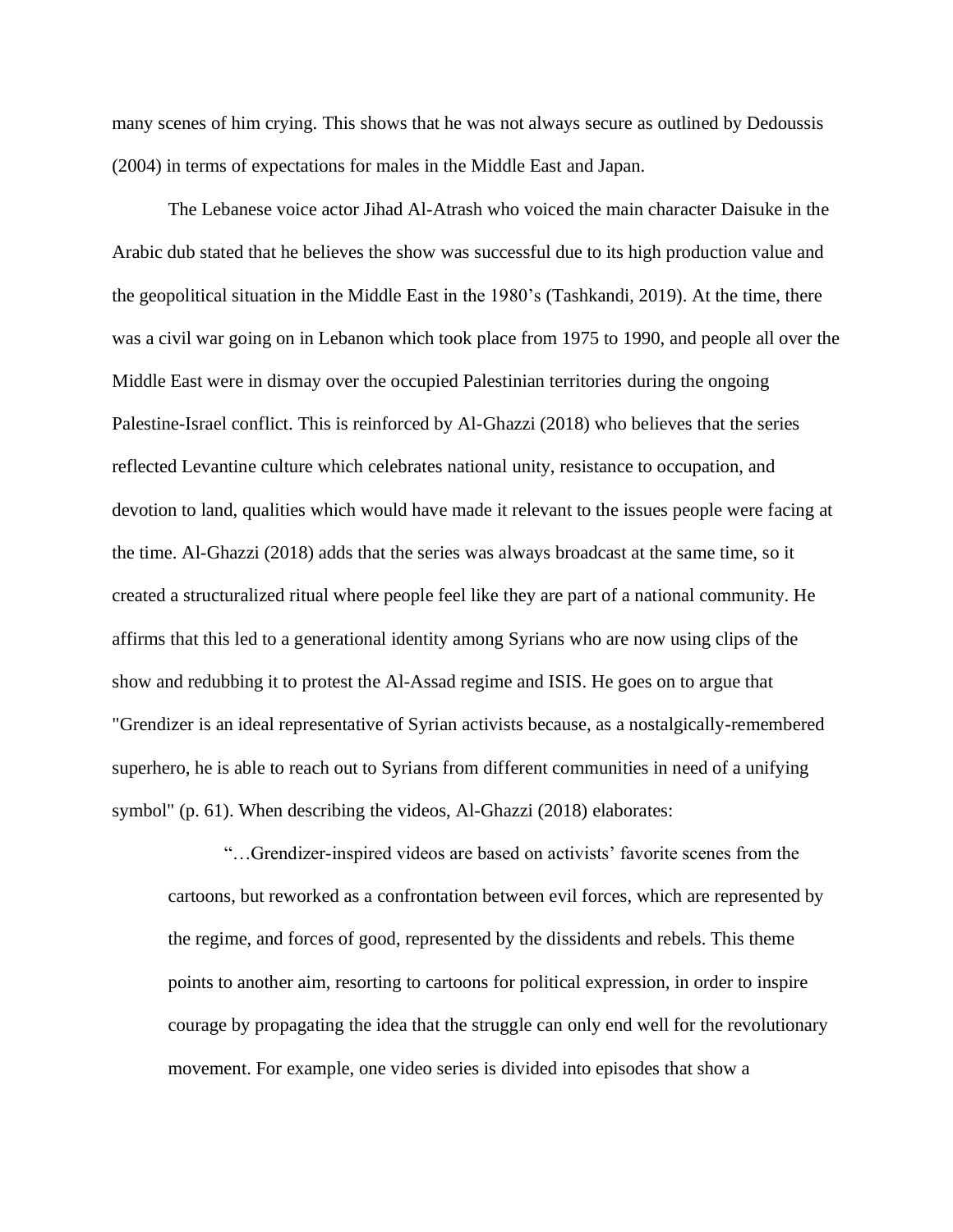confrontation between forces loyal to the villain King Vega and Grendizer. Two clips from this series borrow the Grendizer plot about the showdown between good and evil to discuss the Syrian uprising—also communicated as a good versus evil confrontation. The fight is to the death. It is also a fight that, they hope, has an inevitably happy ending, that is, the victory of the good guys" (p. 61).

Al-Ghazzi contends that this is an empowering practice and that the way in which young people are using Japanese anime from their childhood speaks to the fact that they are a part of their generational identity that they are repurposing into a way to project express opinions and dissatisfaction. Overall, *Grendizer* likely empowered young people during times of conflict and showed them different perspectives that they would not have otherwise been introduced to. The young people's openness and understanding of different cultures and ideas likely contributed to their lack of hesitation to question the dominant political narratives and engage civically through like-minded collectives based on a shared generational identity.

# **Conclusion**

To conclude, it is evident that there is a link between anime characters portrayal and positive effects on young people growing up in the Middle East. According to Jensen and Arnett (2012), globalization has led to increased cross-cultural contact and the resulting contact has led to alternate processes of cultural identity formation. They state that young people have to navigate different cultural information while forming their identities. Anime is very popular in the Middle East (Tashkandi, 2019). Its popularity can be attributed to the similarity between the Japanese and Middle Eastern culture according to the cultural dimensions outlined by Dedoussis (2004), which are collectivist orientation, relationship to other people, importance of context and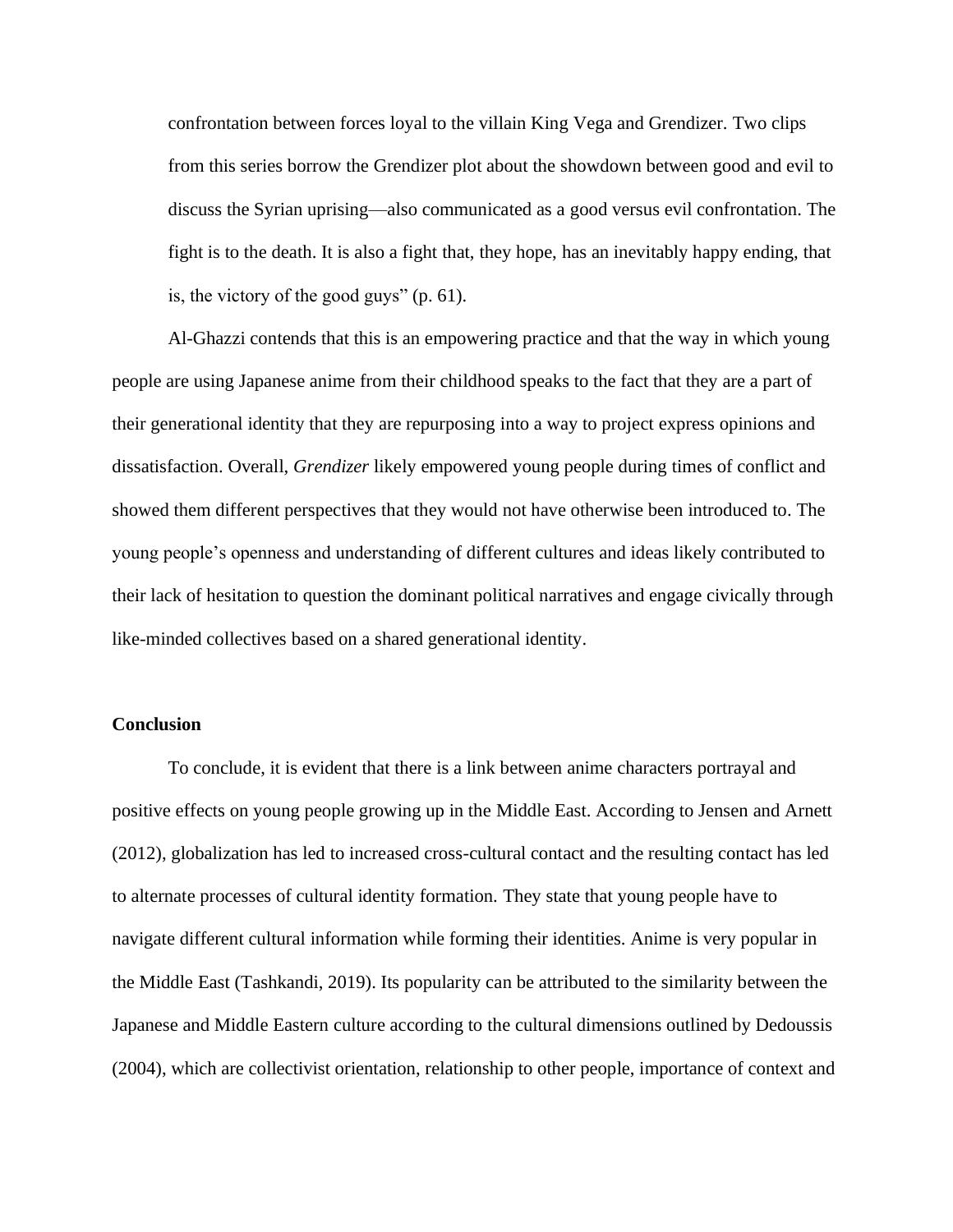interpersonal space, and patterns of communication. In addition, there are traditional male and female roles that are similar. Masculine roles include having a good relationship with one's superiors, the ability to cooperate and work well with others, and job security. Feminine roles involve establishing friendly relationships with people and the fulfillment of social obligations towards family members and others in the community. While there is similarity between the cultures, there are also differences. Firstly, this was demonstrated through the magic girl genre and how it usually portrays a powerful girl as the main character who still keeps and embraces her femininity. The implications of this was a contribution to the trend towards greater gender equality in the Middle East as demonstrated by the increase of women's participation in Japanese martial arts, Saudi Arabia's introduction of physical education classes to girls' public schools, and the emergence of Middle Eastern female animators who are also creating works in this genre. Second of all, the theme of greater civic involvement was explored, and it was evident that there is a connection between the popular anime *UFO Robot Grendizer* and civic participation in the Middle East as seen in the case of the Syrian protestors. The similarity between the values of Japan and the Middle East helped Grendizer be easily adaptable to Middle Eastern culture while the differences helps promote open-mindedness and civic participation through a shared generational identity. Some further research that can be done in this area includes analyzing trends other anime series, the magic girl anime genre and its implications on girls in the Middle East, censorship, and other ways in which Japanese culture compares and contrasts with Middle Eastern culture and how it may influence cultural identity formation. This work aims to inspire further research in Japan-Arab relations and global cultural influence on identity formation.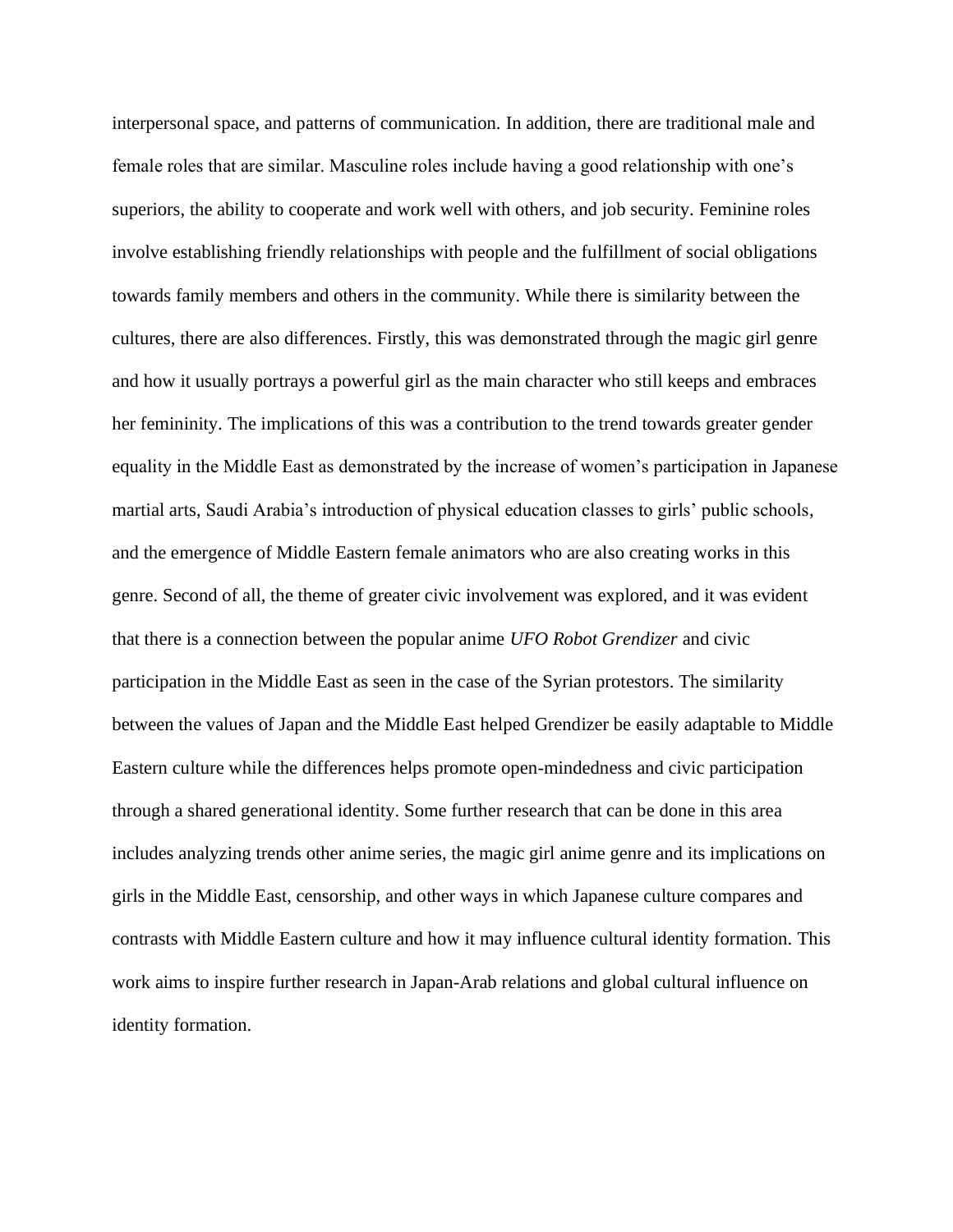#### **References**

- AFP. (2019, January 11). Kuwaiti girls use martial arts to counter bullies. Retrieved from https://gulfnews.com/world/gulf/kuwait/kuwaiti-girls-use-martial-arts-to-counter-bullies-1.61354728
- Al-Ghazzi, O. (2018). Grendizer leaves for Sweden: Japanese anime nostalgia on Syrian social media. Middle East Journal of Culture and Communication, 11(1), 52-71.
- Al-Kinani, M. (2020, February 11). Saudi female karate players break new barriers in UAE competition. Retrieved from https://www.arabnews.com/node/1625366/sport
- Berry, J. W. (1997). Immigration, acculturation, and adaptation. Applied psychology, 46(1), 5-34.
- Dedoussis, E. (2004). A cross-cultural comparison of organizational culture: evidence from universities in the Arab world and Japan. Cross Cultural Management, 11(1), 15-34.
- Fraser, C. (2009, March 18). BBC NEWS | Middle East | Egyptian women learn to fight back. Retrieved from http://news.bbc.co.uk/2/hi/middle\_east/7936071.stm

Jensen, L. A., & Arnett, J. J. (2012). Going global: New pathways for adolescents and emerging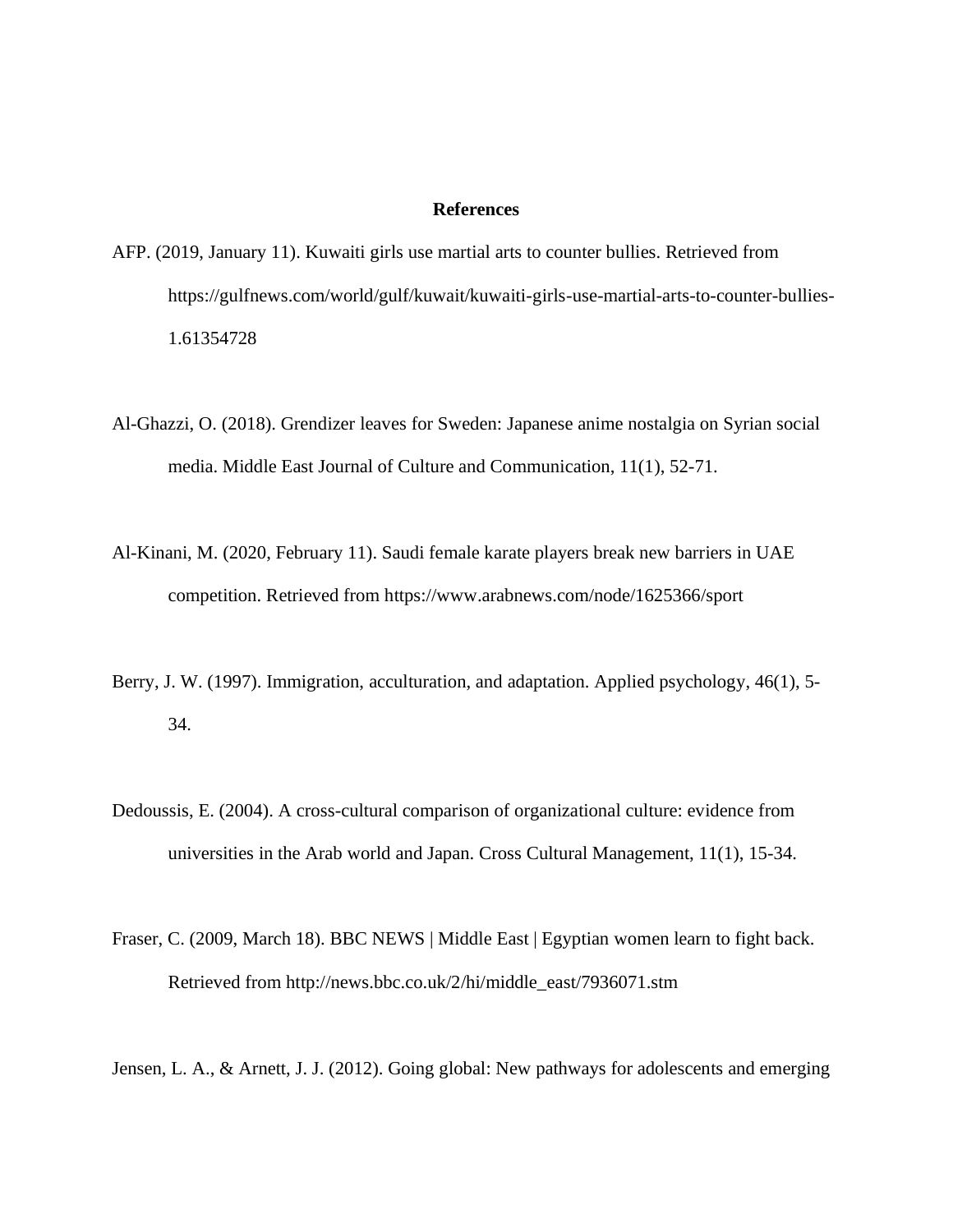adults in a changing world. Journal of Social Issues, 68(3), 473-492.

- Hubbard, B. (2017, July 12). Saudi Arabia to Offer Physical Education Classes for Girls. Retrieved from https://www.nytimes.com/2017/07/11/world/middleeast/saudi-arabiagirls-islam-physical-education.html
- Newbould, C. (2016, October 26). 'Everyone who's grown up in the Middle East has grown up with anime.' Retrieved from https://www.thenational.ae/arts-culture/television/everyonewho-s-grown-up-in-the-middle-east-has-grown-up-with-anime-1.156613
- Newsom, Victoria Anne. 2004. Young Females As Superheroes: Super Heroines In The Animated Sailor Moon. Femspec 5, (2): 57-81,218, https://www.lib.uwo.ca/cgibin/ezpauthn.cgi?url=http://search.proquest.com/docview/200163920?accountid=15115 (accessed February 23, 2020).
- Obaid, R. (2019, February 19). This startup is creatively promoting anime culture in Saudi Arabia. Retrieved April 9, 2020, from https://www.mysalaam.com/en/story/this-startupis-creatively-promoting-anime-culture-in-saudi-arabia/SALAAM19022019104125
- Saeed, S. (2019, February 5). 'Grendizer': meeting the two men behind the popular anime. Retrieved from https://www.thenational.ae/arts-culture/television/grendizer-meeting-thetwo-men-behind-the-popular-anime-1.822324

Saito, K. (2014). Magic, Shōjo, and Metamorphosis: Magical Girl Anime and the Challenges of